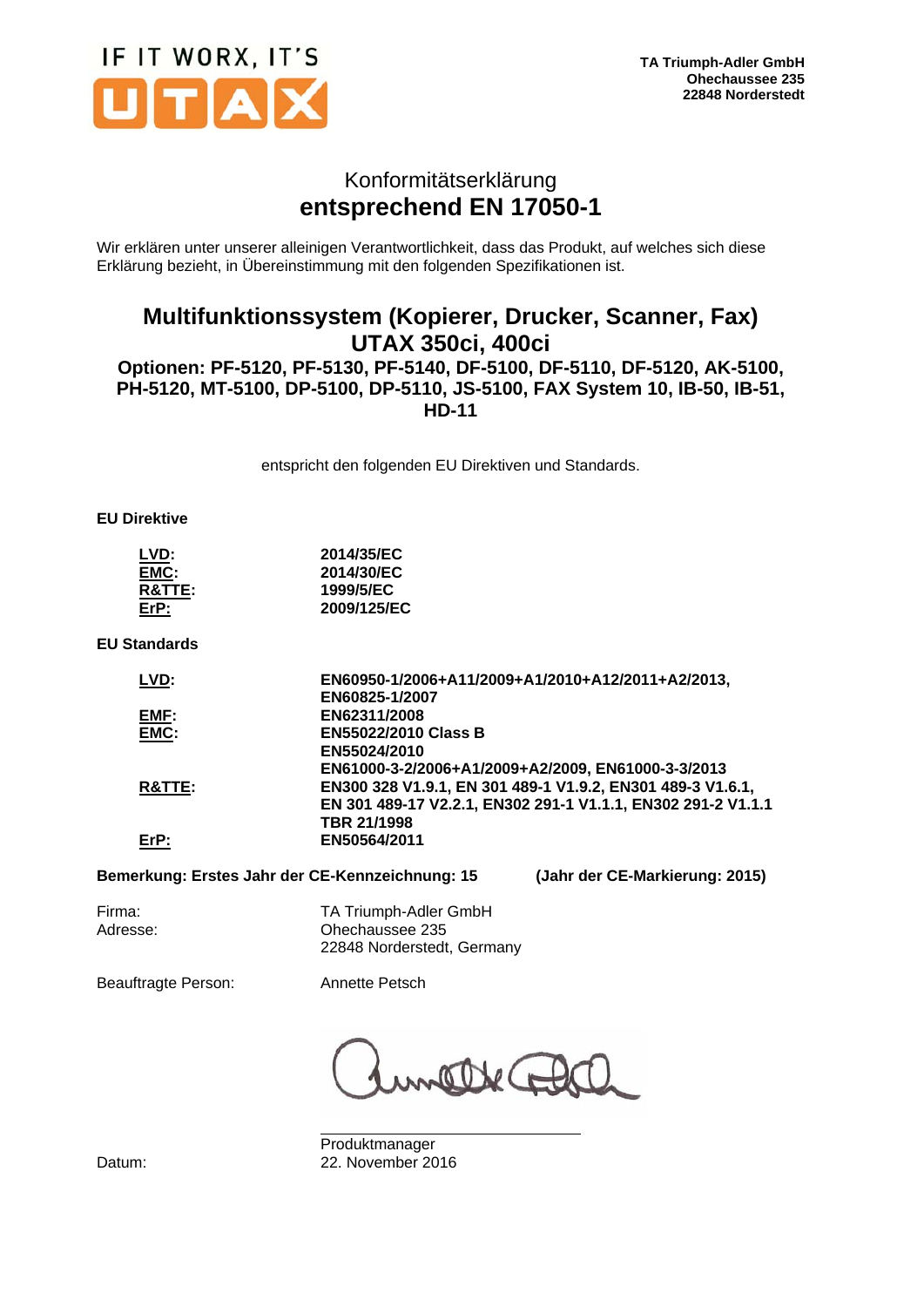

**TA Triumph-Adler GmbH Ohechaussee 235 22848 Norderstedt** 

22. November 2016

# **Objekt: OEM Modell**

## **Modellname: UTAX 350ci, 400ci**

Die oben erwähnten Produkte entsprechen den Kyocera Document Solutions Modellen "TASKalfa 356ci / 406ci". Der Unterschied zu den Kyocera Document Solutions Modellen "TASKalfa 356ci / 406ci" sind nur die Modellnamen.

Die Konformitätsprüfungen nach 2004/108/EC, 2006/95/EEC, 1999/5/EC und 2009/125/EC wurden unter Verwendung der Kyocera Document Solutions Modelle durchgeführt.

TA Triumph-Adler GmbH

attec

 Produktmanager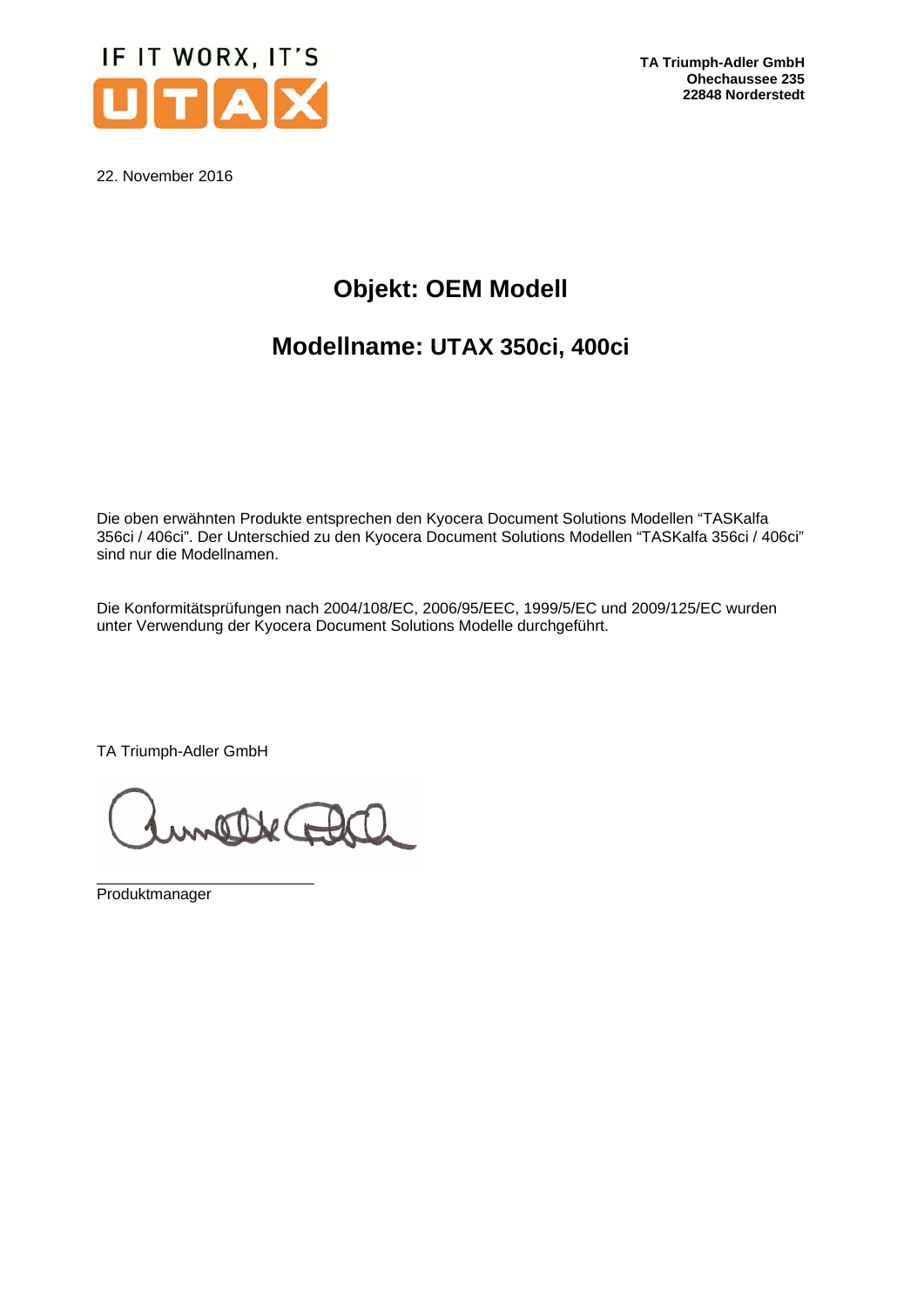

## **EC DECLARATION OF CONFORMITY according to EN 17050-1**

We declare under our sole responsibility that the product to which this declaration relates is in conformity with the following specifications.

### **Multifunction Peripherals (Copier, Printer, Scanner, Fax) UTAX 350ci, 400ci Options: PF-5120, PF-5130, PF-5140, DF-5100, DF-5110, DF-5120, AK-5100, PH-5120, MT-5100, DP-5100, DP-5110, JS-5100, FAX System 10, IB-50, IB-51, HD-11**

conform the following EC Directives and Standards.

#### **EC Directive**

| LVD:              | 2014/35/EC  |
|-------------------|-------------|
| EMC:              | 2014/30/EC  |
| <b>R&amp;TTE:</b> | 1999/5/EC   |
| $E$ r $P$ :       | 2009/125/EC |

**EU Standards** 

| LVD:   | EN60950-1/2006+A11/2009+A1/2010+A12/2011+A2/2013,            |
|--------|--------------------------------------------------------------|
|        | EN60825-1/2007                                               |
| EMF:   | EN62311/2008                                                 |
| EMC:   | <b>EN55022/2010 Class B</b>                                  |
|        | EN55024/2010                                                 |
|        | EN61000-3-2/2006+A1/2009+A2/2009, EN61000-3-3/2013           |
| R&TTE: | EN300 328 V1.9.1, EN 301 489-1 V1.9.2, EN301 489-3 V1.6.1,   |
|        | EN 301 489-17 V2.2.1, EN302 291-1 V1.1.1, EN302 291-2 V1.1.1 |
|        | TBR 21/1998                                                  |
| ErP:   | EN50564/2011                                                 |
|        |                                                              |

**Note: First year of the CE marking: 15 (Year of CE marking: 2015)** 

Company Name: TA Triumph-Adler GmbH Address: Ohechaussee 235

22848 Norderstedt, Germany

Authorized Officer: Annette Petsch

 $\circ$ 

 Product Manager Date: November 22, 2016